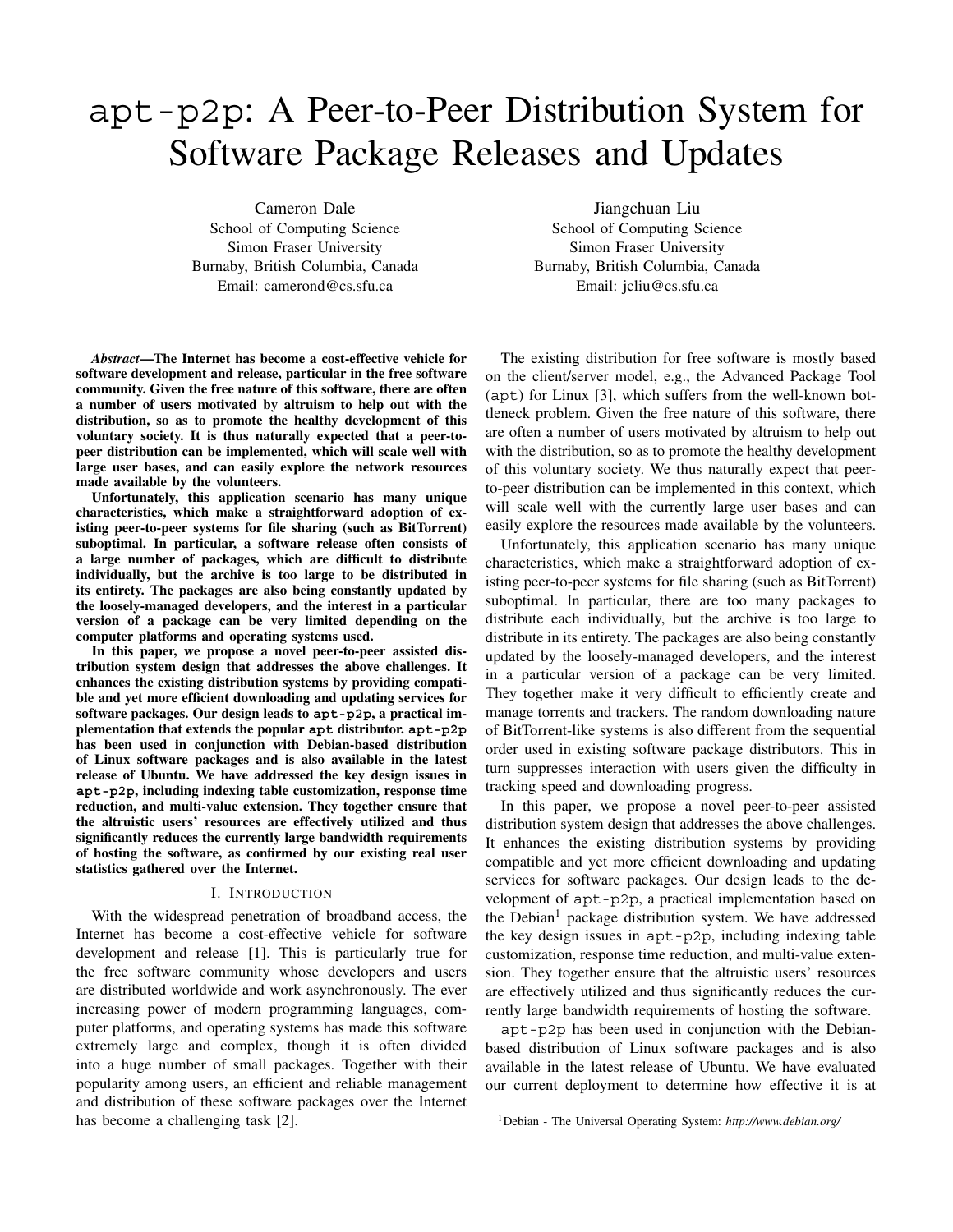meeting our goals, and to see what effect it is having on the Debian package distribution system. In particular, our existing real user statistics have suggested that it responsively interacts with clients and substantially reduces server cost.

The rest of this paper is organized as follows. The background and motivation are presented in Section II, including an analysis of BitTorrent's use for this purpose in Section II-C. We propose our solution in Section III. We then detail our sample implementation for Debian-based distributions in Section IV, including an in-depth look at our system optimization in Section V. The performance of our implementation is evaluated in Section VI. We examine some related work in Section VII, and then Section VIII concludes the paper and offers some future directions.

## II. BACKGROUND AND MOTIVATION

In the free software community, there are a large number of groups using the Internet to collaboratively develop and release their software. Efficient and reliable management and distribution of these software packages over the Internet thus has become a critical task. In this section, we offer concrete examples illustrating the unique challenges in this context.

#### *A. Free Software Package Distributors*

Most Linux distributions use a software package management system that fetches packages to be installed from an archive of packages hosted on a network of mirrors. The Debian project, and other Debian-based distributions such as Ubuntu and Knoppix, use the apt (Advanced Package Tool) program, which downloads Debian packages in the .deb format from one of many HTTP mirrors. The program will first download index files that contain a listing of which packages are available, as well as important information such as their size, location, and a hash of their content. The user can then select which packages to install or upgrade, and apt will download and verify them before installing them.

There are also several similar frontends for the RPMbased distributions. Red Hat's Fedora project uses the yum program, SUSE uses YAST, while Mandriva has Rpmdrake, all of which are used to obtain RPMs from mirrors. Other distributions use tarballs (.tar.gz or .tar.bz2) to contain their packages. Gentoo's package manager is called portage, SlackWare Linux uses pkgtools, and FreeBSD has a suite of command-line tools, all of which download these tarballs from web servers.

Similar tools have been used for other types of software packages. CPAN distributes packaged software for the PERL programming language, using SOAP RPC requests to find and download files. Cygwin provides many of the standard Unix/Linux tools in a Windows environment, using a package management tool that requests packages from websites. There are two software distribution systems for software that runs on the Macintosh OS, fink and MacPorts, that also retrieve packages in this way.

Direct web downloading by users is also common, often coupled with a hash verification file to be downloaded next to



Fig. 1. The CDF of the size of packages in a Debian system, both for the actual size and adjusted size based on the popularity of the package.

the desired file. The hash file usually has the same file name, but with an added extension identifying the hash used (e.g. .md5 for the MD5 hash). This type of file downloading and verification is typical of free software hosting facilities that are open to anyone to use, such as SourceForge.

Given the free nature of this software, there are often a number of users motivated by altruism to want to help out with the distribution. This is particularly true considering that much of this software is used by groups that are staffed mostly, or sometimes completely, by volunteers. They are thus motivated to contribute their network resources, so as to promote the healthy development of the volunteer community that released the software. We also naturally expect that peerto-peer distribution can be implemented in this context, which will scale well with the currently large user bases and can easily explore the network resources made available by the volunteers.

#### *B. Unique Characteristics*

While it seems straightforward to use an existing peer-topeer file sharing tool like BitTorrent for this free software package distribution, there are indeed a series of new challenges in this unique scenario:

*1) Archive Dimensions:* While most of the packages of a software release are very small in size, there are some that are quite large. There are too many packages to distribute each individually, but the archive is also too large to distribute in its entirety. In some archives there are also divisions of the archive into sections, e.g. by the operating system (OS) or computer architecture that the package is intended for.

For example, Figure 1 shows the size of the packages in the current Debian distribution. While 80% of the packages are less than 512 KB, some of the packages are hundreds of megabytes. The entire archive consists of 22,298 packages and is approximately 119,000 MB in size. Many of the packages are to be installed in any computer environment, but there are also OS- or architecture-specific packages.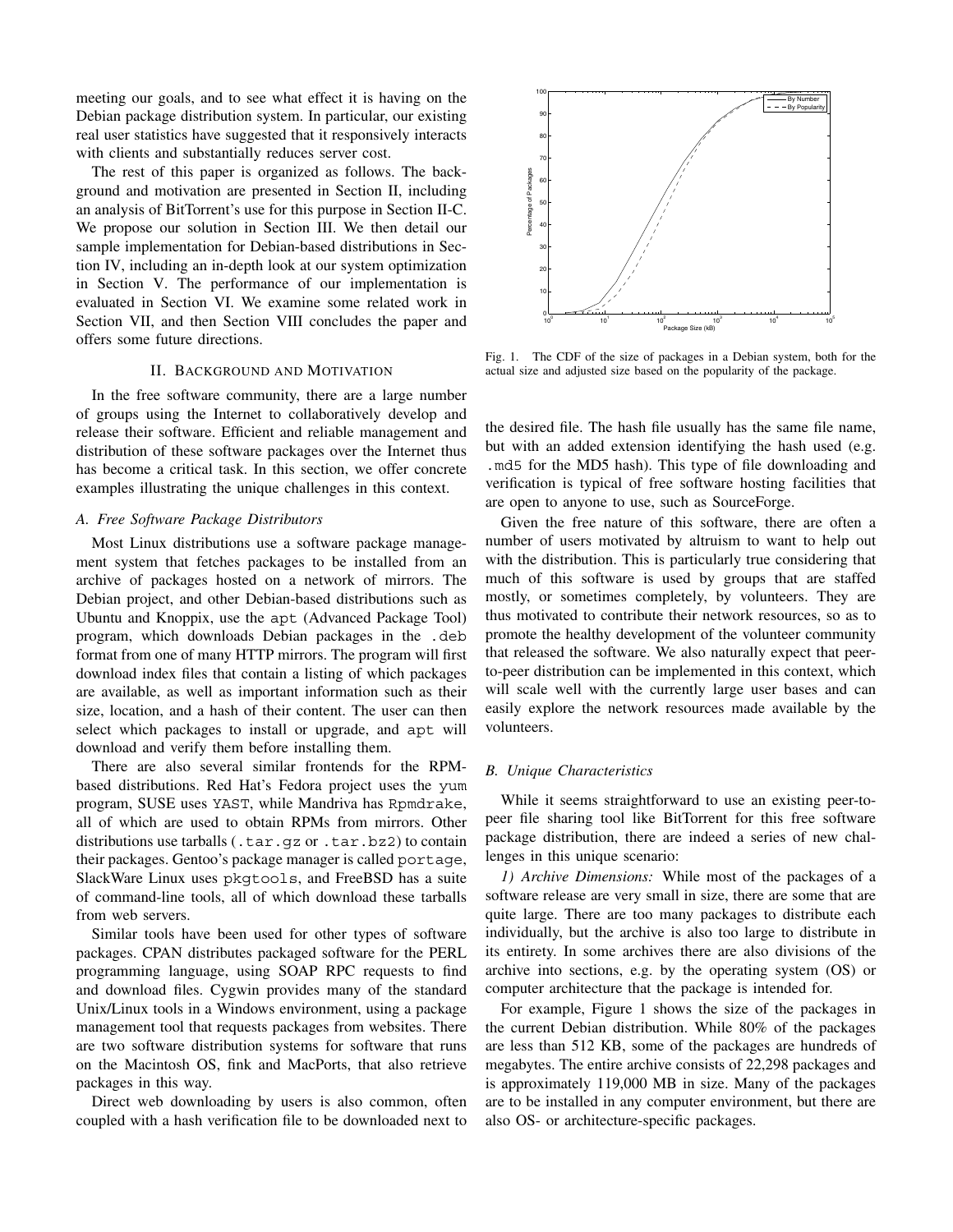

Fig. 2. The amount of data in the 119,000 MB Debian archive that is updated each day, broken down by architecture.

*2) Package Updates:* The software packages being distributed are being constantly updated. These updates could be the result of the software creators releasing a new version with improved functionality, or the distributor updating their packaging of the software to meet new requirements. Even if the distributor periodically makes *stable* releases, which are snapshots of all the packages in the archive at a certain time, many later updates are still released for security issues or serious bugs.

For example, Figure 2 shows the amount of data in the Debian archive that was updated each day over a period of 3 months. Every single day, approximately 1.5% of the 119,000 MB archive is updated with new versions of packages. This frequency is much higher than that of most commercial software [4], mainly because much of free software is developed in a loosely managed environment of developers working asynchronously on a worldwide scale.

*3) Limited Interest:* Though there are a large number of packages and a large number of users, the interest in a particular package, or version of a package, can be very limited. Specifically, there are core packages that every user has to download, but most packages would fall in the category of optional or extra, and so are interesting to only a limited number of users.

For example, the Debian distribution tracks the popularity of its packages using popcon [5]. Figure 3 shows the cumulative distribution function of the percentage of all users who install each package. Though some packages are installed by everyone, 80% of the packages are installed by less than 1% of users.

*4) Interactive Users:* Finally, given the relatively long time for software package downloading, existing package management systems generally display some kind of indication of speed and completeness for users to monitor. Since previous client-server downloads occurred in a sequential fashion, the package management software also measures the speed based on sequential downloading. To offer comparable user experience, it is natural to expect that the new peer-to-peer solution



Fig. 3. The CDF of the popularity of packages in a Debian system.

be reasonably responsive at retrieving packages, preferably in a sequential downloading order too.

## *C. Why BitTorrent Does Not Work Well*

Many distributors make their software available using Bit-Torrent [6], in particular for the distribution of CD images. This straightforward use however can be very ineffective, as it requires the peers to download large numbers of packages that they are not interested in, and prevents them from updating to new packages without downloading another image containing a lot of the same packages they already have.

An alternative is to create torrents tracking smaller groups of packages. Unfortunately, we find that this enhancement can be quite difficult given the unique characteristic of free software packages. First, there is no obvious way to divide the packages into torrents. Most of the packages are too small, and there are too many packages in the entire archive, to create individual torrents for each one. On the other hand, all the packages together are too large to track efficiently as a single torrent. Hence, some division of the archive's packages into torrents is obviously necessary, but wherever that split occurs it will cause either some duplication of connections, or prevent some peers from connecting to others who do have the same content. In addition, a small number of the packages can be updated every day which would add new files to the torrent, thereby changing its *infohash* identifier and making it a new torrent. This will severely fracture the download population, since even though peers in the new torrent may share 99% of the packages in common with peers in the old torrent, they will be unable to communicate.

Other issues also prevent BitTorrent from being a good solution to this problem. In particular, BitTorrent's fixed piece sizes (usually 512 KB) that disregard file boundaries are bigger than many of the packages in the archive. This will waste peers' downloading bandwidth as they will end up downloading parts of other packages just to get the piece that contains the package they do want. Finally, note that BitTorrent downloads files randomly, which does not work well with the interactive package management tools expectation of sequen-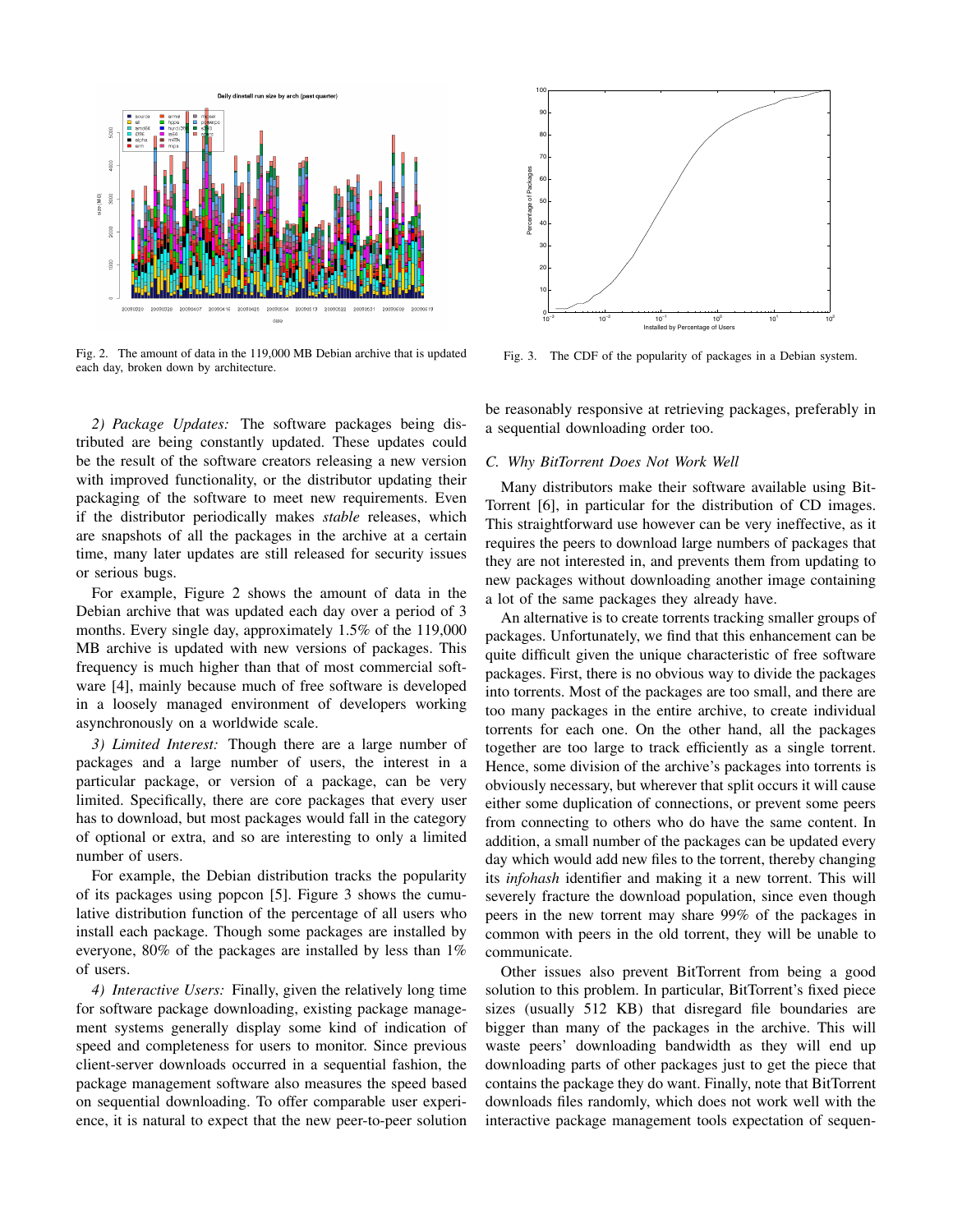

Fig. 4. The different phases of functionality of our peer-to-peer distribution model

tial downloads.

On the other hand, there are aspects of BitTorrent that are no longer critical. Specifically, with altruistic peers and all files being available to download without uploading, incentives to share become a less important issue. Also, the availability of seeders is not critical either, as the servers are already available to serve in that capacity.

# III. PEER-TO-PEER ASSISTED DISTRIBUTOR: AN **OVERVIEW**

We now present the design of our peer-to-peer assisted distribution system for free software package releases and updates. A key principle in our design is that the new functionalities implemented in our distributor should be transparent to users, thus offering the same experience as using conventional software management systems, but with enhanced efficiency. That said, we assume that the user is still attempting to download packages from a server, but the requests will be proxied by our peer-to-peer program. We further assume that the server is always available and has all of the package files. In addition, the cryptographic hash of the packages will be available separately from the package itself, and is usually contained in an *index* file which also contains all the packages' names, locations and sizes.

## *A. System Overview*

Our model for using peer-to-peer to enhance package distribution is shown in Figure 4. As shown in Phase 1, our program

will act as a proxy  $(1,2)$ , downloading  $(3)$  and caching all files communicated between the user and the server (4). It will therefore also have available the index files containing the cryptographic hashes of all packages. Later, in Phase 2, upon receiving a request from the user to download a package (5), our program will search the index files for the package being requested and find its hash (6). This hash can then be looked up recursively in an indexing structure (a Distributed Hash Table, or DHT [7], in our implementation) (7), which will return a list of peers that have the package already  $(8)$ . Then, in Phase 3, the package can be downloaded from the peers (11,12), it can be verified using the hash (13), and if valid can be returned to the user (14). The current node's location is also added to the DHT for that hash (15), as it is now a source for others to download from.

In steps  $(11,12)$ , the fact that this package is also available to download for free from a server is very important to our proposed model. If the package hash can not be found in the DHT, the peer can then fallback to downloading from the original location (i.e. the server). The server thus, with no modification to its functionality, serves as a seed for the packages in the peer-to-peer system. Any packages that have just been updated or that are very rare, and so do not yet have any peers available, can always be found on the server. Once the peer has completed the download from the server and verified the package, it can then add itself to the DHT as the first peer for the new package, so that future requests for the package will not need to use the server.

This sparse interest in a large number of packages undergoing constant updating is well suited to the functionality provided by a DHT. A DHT requires unique keys to store and retrieve strings of data, for which the cryptographic hashes used by these package management systems are perfect for. The stored and retrieved strings can then be pointers to the peers that have the package that hashes to that key.

Note that, despite downloading the package from untrustworthy peers, the trust of the package is always guaranteed through the use of the cryptographic hashes. Nothing can be downloaded from a peer until the hash is looked up in the DHT, so a hash must first come from a trusted source (i.e. the distributor's server). Most distributors use index files that contain hashes for a large number of the packages in their archive, and which are also hashed. After retrieving the index file's hash from the server, the index file can also be downloaded from peers and verified. Then the program has access to all the hashes of the packages it will be downloading, all of which can be verified with a *chain of trust* that stretches back to the original distributor's server.

#### *B. Peer Downloading Protocol*

Although not necessary, we recommend implementing a download protocol that is similar to the protocol used to fetch packages from the distributor's server. This simplifies the peerto-peer program, as it can then treat peers and the server almost identically when requesting packages. In fact, the server can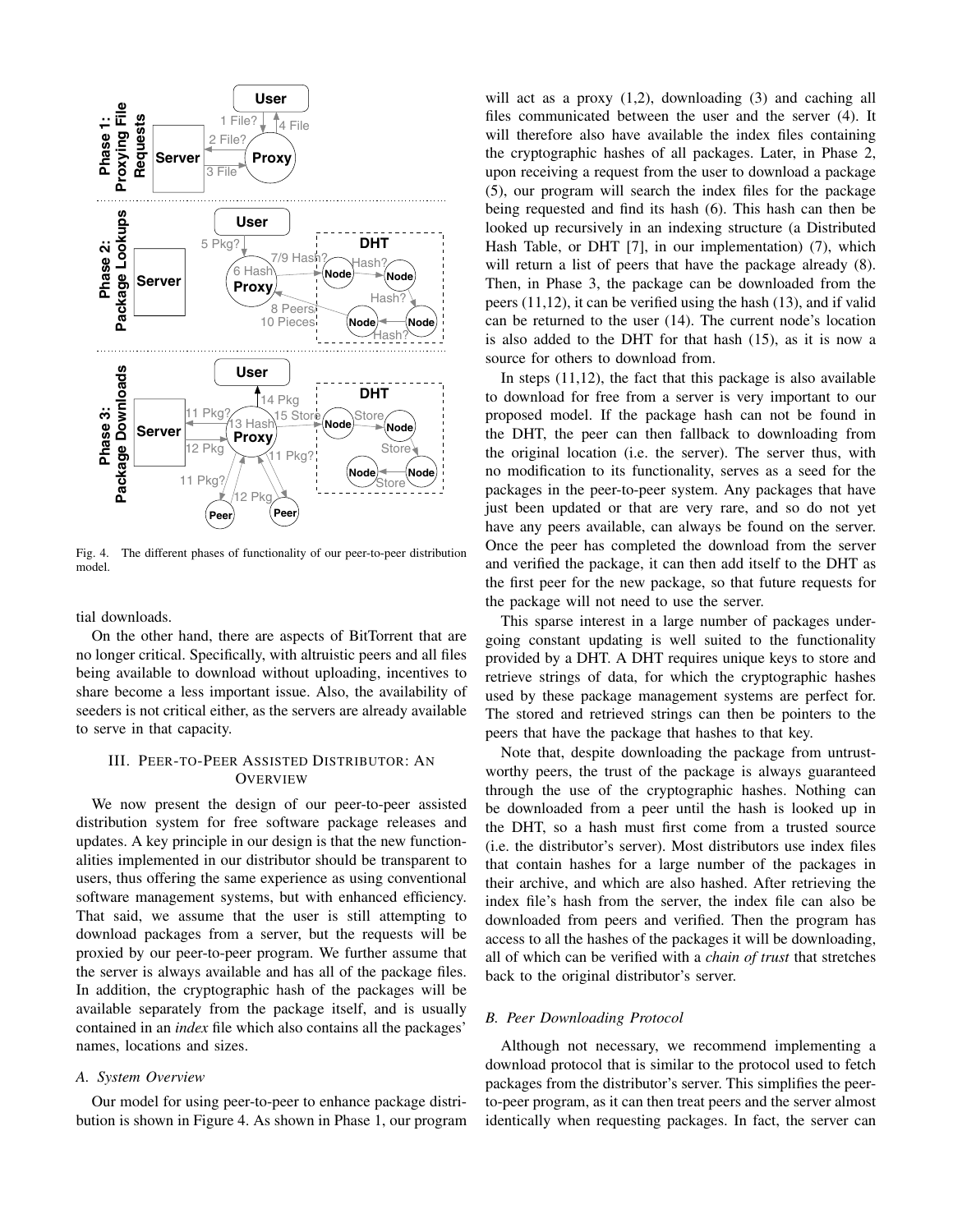be used when there are only a few slow peers available for a file to help speed up the download process.

Downloading a file efficiently from a number of peers is where BitTorrent shines as a peer-to-peer application. Its method of breaking up larger files into pieces, each with its own hash, makes it very easy to parallelize the downloading process and maximize the download speed. For very small packages (i.e. less than the piece size), this parallel downloading is not necessary, or even desirable. However, this method should still be used, in conjunction with the DHT, for the larger packages that are available.

Since the package management system only stores a hash of the entire package, and not of pieces of that package, we will need to be able to store and retrieve these piece hashes using the peer-to-peer protocol. In addition to storing the file download location in the DHT (which would still be used for small files), a peer will store a *torrent string* containing the peer's hashes of the pieces of the larger files (similar to (15) in Phase 3 of Figure 4). These piece hashes will be retrieved and compared ahead of time by the downloading peer ((9,10) in Phase 2 of Figure 4) to determine which peers have the same piece hashes (they all should), and then used during the download to verify the pieces of the downloaded package.

## IV. APT-P2P: A PRACTICAL IMPLEMENTATION

We have created a sample implementation that functions as described in section III, and is freely available for other distributors to download and modify [8]. This software, called apt-p2p, interacts with the popular apt tool. This tool is found in most Debian-based Linux distributions, with related statistics available for analyzing the popularity of the software packages [5].

Since all requests from apt are in the form of HTTP downloads from a server, our implementation takes the form of a caching HTTP proxy. Making a standard apt implementation use the proxy is then as simple as prepending the proxy location and port to the front of the mirror name in apt's configuration file (i.e. "http://localhost:9977/mirrorname.debian.org/. . . ").

We created a customized DHT based on Khashmir [9], which is an implementation of Kademlia [7]. Khashmir is also the same DHT implementation used by most of the existing BitTorrent clients to implement trackerless operation. The communication is all handled by UDP messages, and RPC (remote procedure call) requests and responses between nodes are all *bencoded* in the same way as BitTorrent's .torrent files. More details of this customized DHT can be found below in Section V.

Downloading is accomplished by sending simple HTTP requests to the peers identified by lookups in the DHT to have the desired file. Requests for a package are made using the package's hash (properly encoded) as the URL to request from the peer. The HTTP server used for the proxy also doubles as the server listening for requests for downloads from other peers. All peers support HTTP/1.1, both in the server and the client, which allows for pipelining of multiple requests to a peer, and the requesting of smaller pieces of a large file using the HTTP Range request header. Like in apt, SHA1 hashes are then used to verify downloaded files, including the large index files that contain the hashes of the individual packages.

# V. SYSTEM OPTIMIZATION

Another contribution of our work is in the customization and use of a Distributed Hash Table (DHT). Although our DHT is based on Kademlia, we have made many improvements to it to make it suitable for this application. In addition to a novel storage technique to support piece hashes, we have improved the response time of looking up queries, allowed the storage of multiple values for each key, and incorporated some improvements from BitTorrent's tracker-less DHT implementation.

## *A. DHT Details*

DHTs operate by storing (*key*, *value*) pairs in a distributed fashion such that no node will, on average, store more or have to work harder than any other node. They support two primitive operations: *put*, which takes a key and a value and stores it in the DHT; and *get*, which takes a key and returns a value (or values) that was previously stored with that key. These operations are recursive, as each node does not know about all the other nodes in the DHT, and so must recursively search for the correct node to put to or get from.

The Kademlia DHT, like most other DHTs, assigns Ids to peers randomly from the same space that is used for keys. The peers with Ids closest to the desired key will then store the values for that key. Nodes support four primitive requests. ping will cause a peer to return nothing, and is only used to determine if a node is still alive. store tells a node to store a value associated with a given key. The most important primitives are find\_node and find\_value, which both function recursively to find nodes close to a key. The queried nodes will return a list of the nodes they know about that are closest to the key, allowing the querying node to quickly traverse the DHT to find the nodes closest to the desired key. The only difference between find node and find value is that the find\_value query will cause a node to return a value, if it has one for that key, instead of a list of nodes.

## *B. Piece Hash Storage*

Hashes of pieces of the larger package files are needed to support their efficient downloading from multiple peers. For large files (5 or more pieces), the torrent strings described in Section III-B are too long to store with the peer's download info in the DHT. This is due to the limitation that a single UDP packet should be less than 1472 bytes to avoid fragmentation.

Instead, the peers will store the torrent string for large files separately in the DHT, and only contain a reference to it in their stored value for the hash of the file. The reference is an SHA1 hash of the entire concatenated length of the torrent string. If the torrent string is short enough to store separately in the DHT (i.e. less than 1472 bytes, or about 70 pieces for the SHA1 hash), then a lookup of that hash in the DHT will return the torrent string. Otherwise, a request to the peer for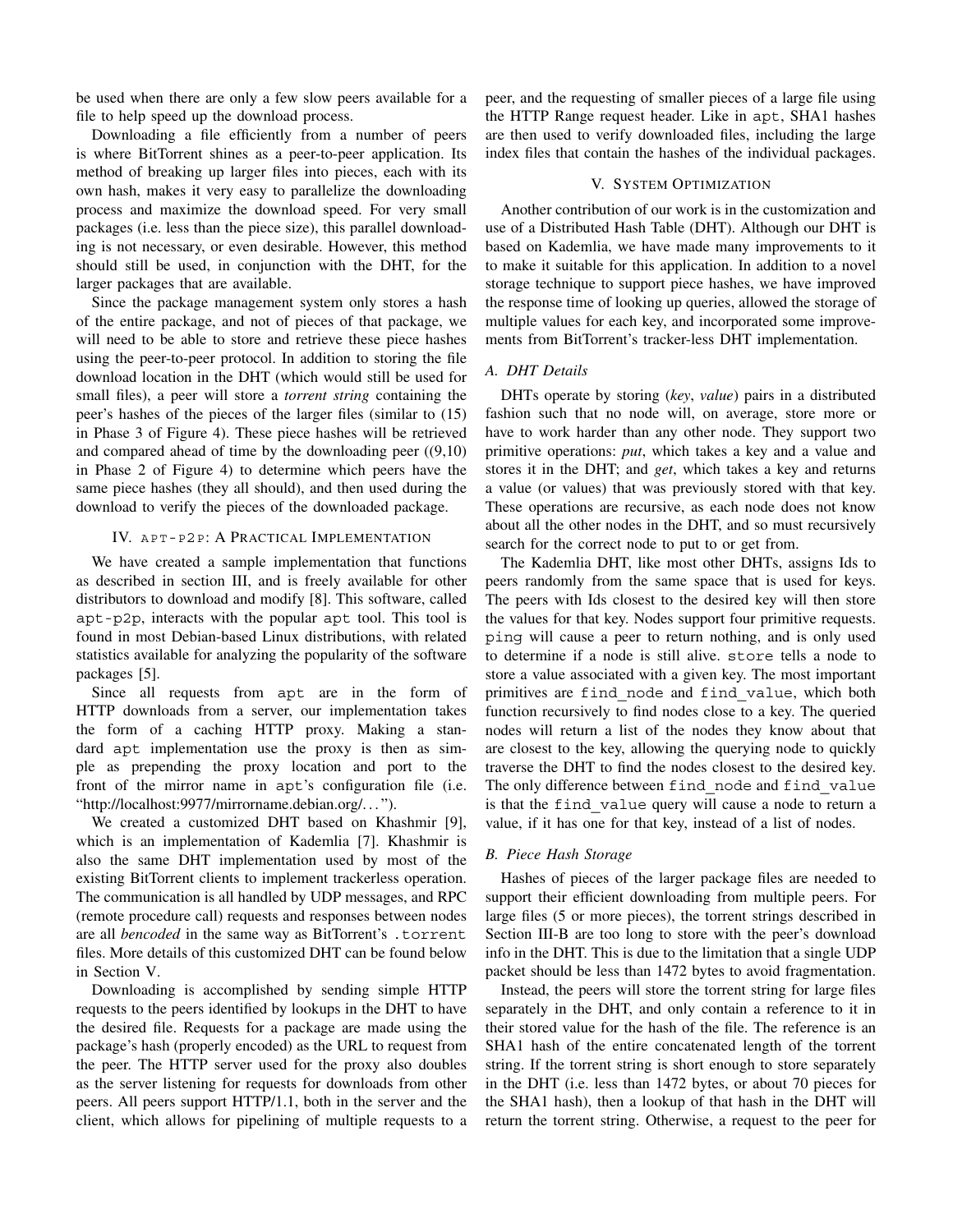the hash (using the same method as file downloads, i.e. HTTP), will cause the peer to return the torrent string.

Figure 1 shows the size of the 22,298 packages available in Debian in January 2008. We can see that most of the packages are quite small, and so most will therefore not require piece hash information to download. We have chosen a piece size of 512 kB, which means that 17,515 (78%) of the packages will not require this information. There are 3054 packages that will require 2 to 4 pieces, for which the torrent string can be stored directly with the package hash in the DHT. There are 1667 packages that will require a separate lookup in the DHT for the longer torrent string, as they require 5 to 70 pieces. Finally, there are only 62 packages that require more than 70 pieces, and so will require a separate request to a peer for the torrent string.

#### *C. Response Time Optimization*

Many of our customizations to the DHT have been to try and improve the time of the recursive find\_value requests, as this can cause long delays for the user waiting for a package download to begin. The one problem that slows down such requests is waiting for timeouts to occur before marking the node as failed and moving on.

Our first improvement is to retransmit a request multiple times before a timeout occurs, in case the original request or its response was lost by the unreliable UDP protocol. If it does not receive a response, the requesting node will retransmit the request after a short delay. This delay will increase exponentially for later retransmissions, should the request again fail. Our current implementation will retransmit the request after 2 seconds and 6 seconds (4 seconds after the first retransmission), and then timeout after 9 seconds.

We have also added some improvements to the recursive find\_node and find\_value queries to speed up the process when nodes fail. If enough nodes have responded to the current query such that there are many new nodes to query that are closer to the desired key, then a stalled request to a node further away will be dropped in favor of a new request to a closer node. This has the effect of leap-frogging unresponsive nodes and focussing attention on the closer nodes that do respond. We will also prematurely abort a query while there are still oustanding requests, if enough of the closest nodes have responded and there are no closer nodes found. This prevents a far away unresponsive node from making the query's completion wait for it to timeout.

Finally, we made all attempts possible to prevent firewalled and NATted nodes from being added to the routing table for future requests. Only a node that has responded to a request from us will be added to the table. If a node has only sent us a request, we attempt to send a ping to the node to determine if it is NATted or not. Unfortunately, due to the delays used by NATs in allowing UDP packets for a short time if one was recently sent by the NATted host, the ping is likely to succeed even if the node is NATted. We therefore also schedule a future ping to the node to make sure it is still reachable after the NATs delay has hopefully elapsed. We also schedule future



Fig. 5. The distribution of average response times PlanetLab nodes experience for find\_value queries. The original DHT implementation results are shown, as well as the successive improvements that we made to reduce the response time.

pings of nodes that fail once to respond to a request, as it takes multiple failures (currently 3) before a node is removed from the routing table.

To test our changes during development, we ran our customized DHT for several hours after each major change on over 300 PlanetLab nodes [10]. Though the nodes are not expected to be firewalled or NATted, some can be quite overloaded and so consistently fail to respond within a timeout period, similar to NATted peers. The resulting distribution of the nodes' average response times is shown in Figure 5. Each improvement successfully reduced the response time, for a total reduction of more than 50%. The final distribution is also narrower, as the improvements make the system more predictable. However, there are still a large number of outliers with higher average response times, which are the overloaded nodes on PlanetLab. This was confirmed by examining the average time it took for a timeout to occur, which should be constant as it is a configuration option, but can be much larger if the node is too overloaded for the program to be able to check for a timeout very often.

## *D. Multiple Values Extension*

The original design of Kademlia specified that each key would have only a single value associated with it. The RPC to find this value was called find\_value and worked similarly to find\_node, iteratively finding nodes with Id's closer to the desired key. However, if a node had a value stored associated with the searched for key, it would respond to the request with that value instead of the list of nodes it knows about that are closer.

While this works well for single values, it can cause a problem when there are multiple values. If the responding node is no longer one of the closest to the key being searched for, then the values it is returning will probably be the staler ones in the system, as it will not have the latest stored values. However, the search for closer nodes will stop here, as the queried node only returned values and not a list of nodes to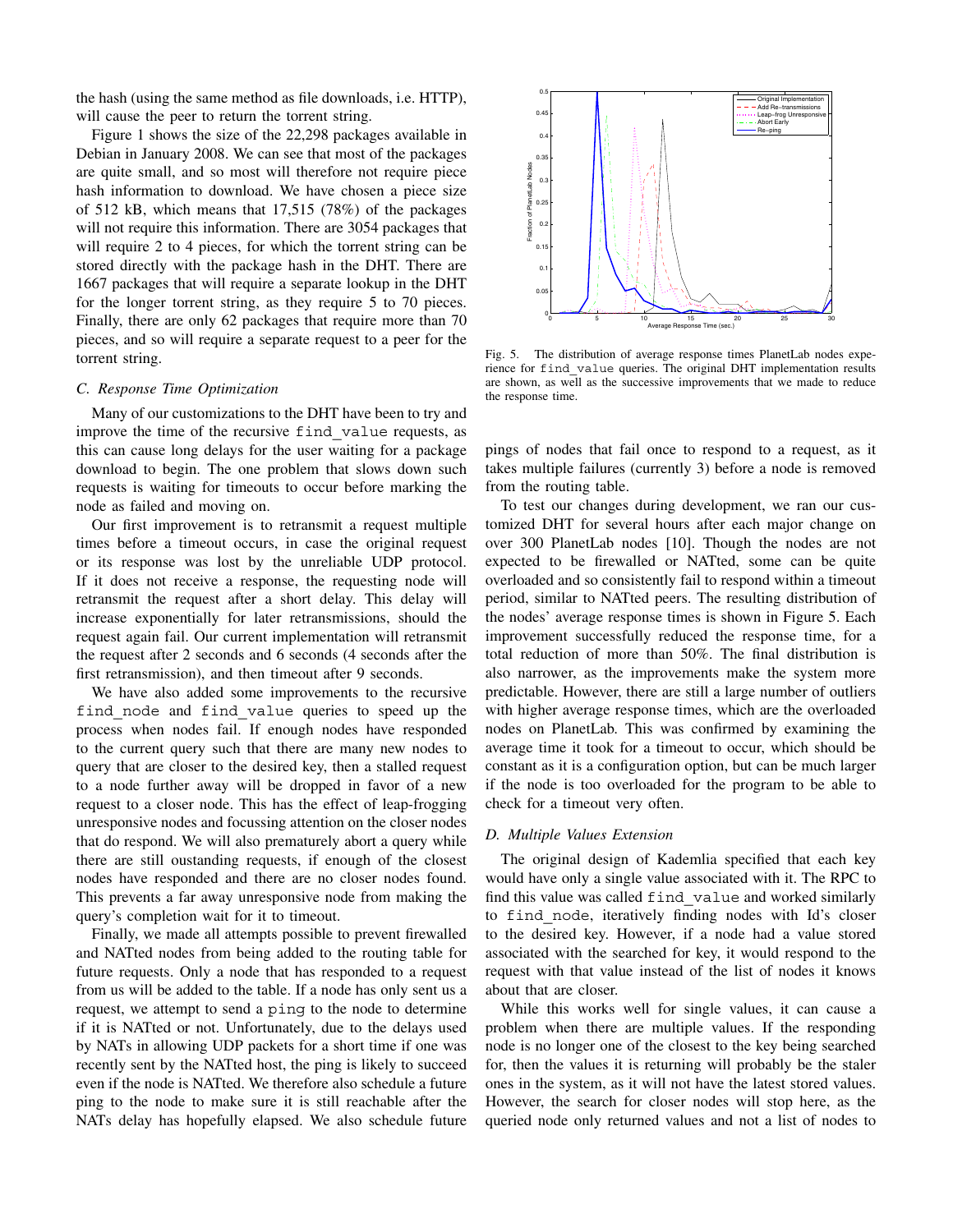

Fig. 6. The number of peers found in the system, and how many are behind a firewall or NAT.

recursively query. We could have the request return both the values and the list of nodes, but that would severely limit the size and number of the values that could be returned in a single UDP packet.

Instead, we have broken up the original find\_value operation into two parts. The new find\_value request always returns a list of nodes that the node believes are closest to the key, as well as a number indicating the number of values that this node has for the key. Once a querying node has finished its search for nodes and found the closest ones to the key, it can issue get\_value requests to some nodes to actually retrieve the values they have. This allows for much more control of when and how many nodes to query for values. For example, a querying node could abort the search once it has found enough values in some nodes, or it could choose to only request values from the nodes that are closest to the key being searched for.

## VI. PERFORMANCE EVALUATION

Our apt-p2p implementation supporting the Debian package distribution system has been available to all Debian users since May 3rd, 2008 [11], and is also available in the latest release of Ubuntu [12]. We created a *walker* that will navigate the DHT and find all the peers currently connected to it. This allows us to analyze many aspects of our implementation in the real Internet environment.

#### *A. Peer Lifetimes*

We first began analyzing the DHT on June 24th, 2008, and continued until we had gathered almost 2 months of data. Figure 6 shows the number of peers we have seen in the DHT during this time. The peer population is very steady, with just over 50 regular users participating in the DHT at any time. We also note that we find 100 users who connect regularly (weekly), and we have found 186 unique users in the 2 months of our analysis.

We also determined which users are behind a firewall or NAT, which is one of the main problems of implementing a peer-to-peer network. These peers will be unresponsive to



Fig. 7. The CDF of how long an average session will last.

DHT requests from peers they have not contacted recently, which will cause the peer to wait for a timeout to occur (currently 9 seconds) before moving on. They will also be unable to contribute any upload bandwidth to other peers, as all requests for packages from them will also timeout. From Figure 6, we see that approximately half of all peers suffered from this restriction. To address this problem, we added one other new RPC request that nodes can make: join. This request is only sent on first loading the DHT, and is usually only sent to the bootstrap nodes that are listed for the DHT. These bootstrap nodes will respond to the request with the requesting peer's IP and port, so that the peer can determine what its outside IP address is and whether port translation is being used. In the future, we hope to add functionality similar to STUN [13], so that nodes can detect whether they are NATted and take appropriate steps to circumvent it.

Figure 7 shows the cumulative distribution of how long a connection from a peer can be expected to last. Due to our software being installed as a daemon that is started by default every time their computer boots up, peers are expected to stay for a long period in the system. Indeed, we find that 50% of connections last longer than 5 hours, and 20% last longer than 10 hours. These connections are much longer than those reported by Saroiu et al. [14] for other peer-to-peer systems, which had 50% of Napster and Gnutella sessions lasting only 1 hour.

Since our DHT is based on Kademlia, which was designed based on the probability that a node will remain up another hour, we also analyzed our system for this parameter. Figure 8 shows the fraction of peers that will remain online for another hour, as a function of how long they have been online so far. Maymounkov and Mazieres found that the longer a node has been online, the higher the probability that it will stay online [7]. Our results also show this behavior. In addition, similar to the Gnutella peers, over 90% of our peers that have been online for 10 hours, will remain online for another hour. Our results also show that, for our system, over 80% of all peers will remain online another hour, compared with around 50% for Gnutella.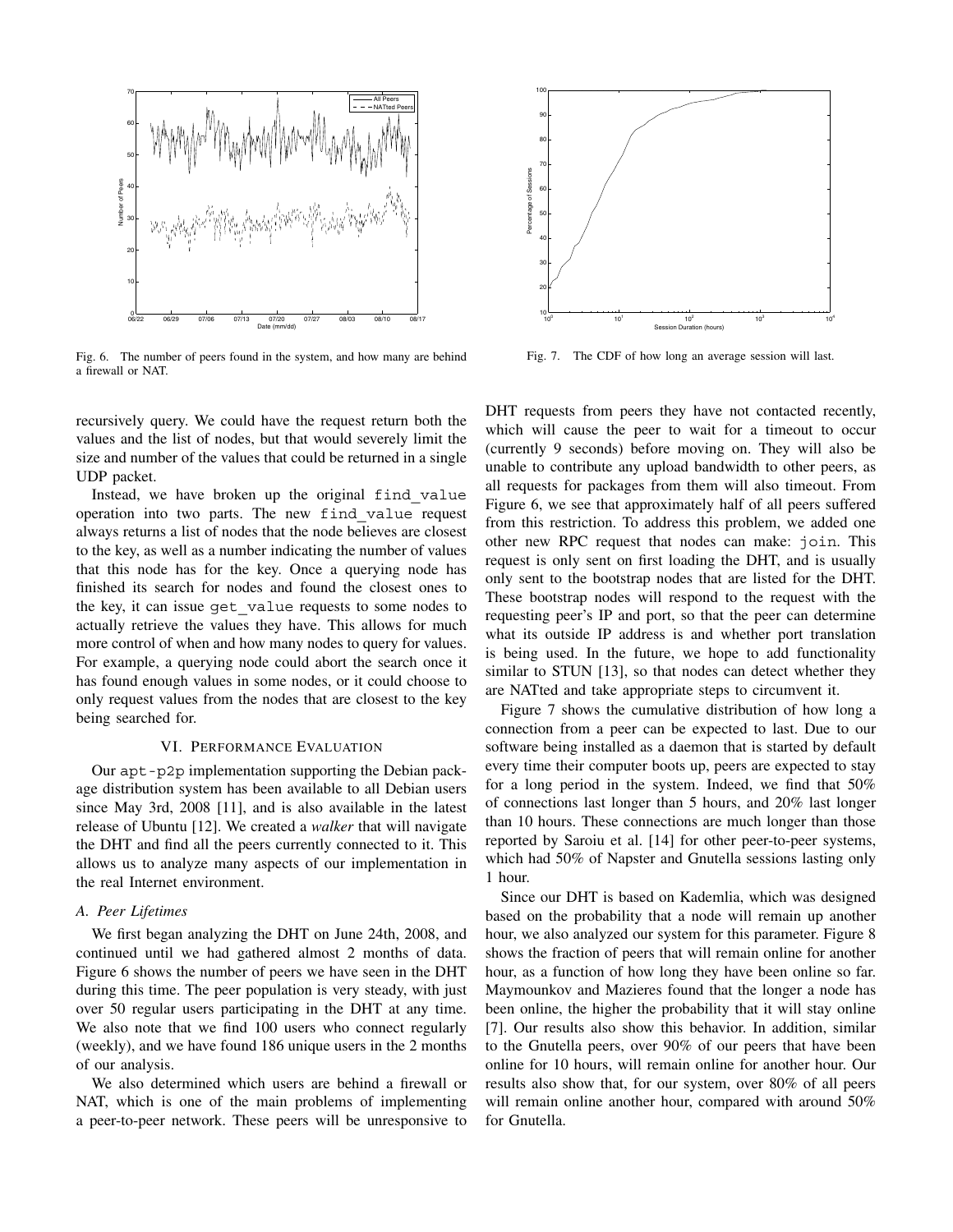

Fig. 8. The fraction of peers that, given their current duration in the system, will stay online for another hour.



Fig. 9. The number of peers that were contacted to determine their bandwidth, and the total number of peers in the system.

#### *B. Peer Statistics*

On July 31st we enhanced our walker to retrieve additional information from each contacted peer. The peers are configured, by default, to publish some statistics on how much they are downloading and uploading, and their measured response times for DHT queries. Our walker can extract this information if the peer is not firewalled or NATted, it has not disabled this functionality, and if it uses the same port for both its DHT (UDP) requests and download (TCP) requests (which is also the default configuration behavior).

Figure 9 shows the total number of peers we have been able to contact since starting to gather this additional information, as well as how many total peers were found. We were only able to contact 30% of all the peers that connected to the system during this time.

Figure 10 shows the amount of data the peers we were able to contact have downloaded. Peers measure their downloads from other peers and mirrors separately, so we are able to get an idea of how much savings our system is generating for the mirrors. We see that the peers are downloading approximately 20% of their package data from other peers, which is saving the mirrors from supplying that bandwidth. The actual num-



Fig. 10. The bandwidth of data (total number of bytes) that the contacted peers have downloaded and uploaded.

bers are only a lower bound, since we have only contacted 30% of the peers in the system, but we can estimate that apt-p2p has already saved the mirrors 15 GB of bandwidth, or 1 GB per day. Considering the current small number of users this savings is quite large, and is expected to grow considerably as more users participate in the P2P system.

We also collected the statistics on the measured response time peers were experiencing when sending requests to the DHT. We found that the recursive find value query, which is necessary before a download can occur, is taking 17 seconds on average. This indicates that, on average, requests are experiencing almost 2 full stalls while waiting for the 9 second timeouts to occur on unresponsive peers. This time is longer than our target of 10 seconds, although it will only lead to a slight average delay in downloading of 1.7 seconds when the default 10 concurrent downloads are occurring.This increased response time is due to the number of peers that were behind firewalls or NATs, which was much higher than we anticipated. We do have plans to improve this through better informing of users of their NATted status, the use of STUN [13] to circumvent the NATs, and by better exclusion of NATted peers from the DHT (which does not prevent them from using the system).

We were also concerned that the constant DHT requests and responses, even while not downloading, would overwhelm some peers' network connections. However, we found that peers are using 200 to 300 bytes/sec of bandwidth in servicing the DHT. These numbers are small enough to not affect any other network services the peer would be running.

## VII. RELATED WORK

There have been other preliminary attempts to implement peer-to-peer distributors for software packages. apt-torrent [15] creates torrents for some of the larger packages available, but it ignores the smaller packages, which are often the most popular. DebTorrent [16] makes widespread modifications to a traditional BitTorrent client, to try and fix the drawbacks mentioned in Section II-C. However, these changes also require